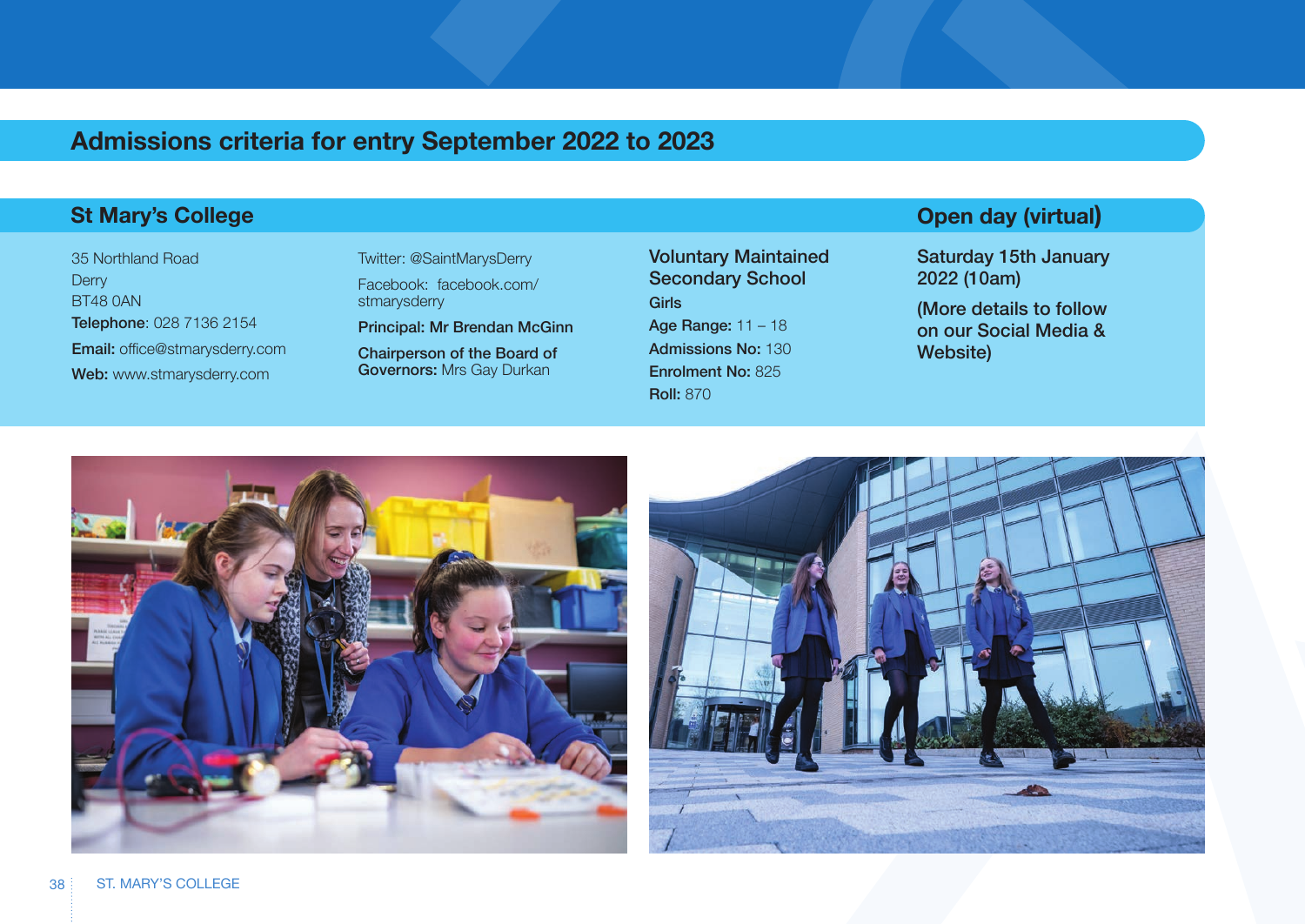# **Respective functions of the Board of Governors and Principal in relation to admissions**

The Board of Governors draws up the admissions criteria and delegates to an Admissions Sub-Committee, which includes the Principal, the responsibility for applying these criteria. Any reference herein to the term the Board of Governors includes any Committee or Sub-Committee appointed by the Board of Governors for the purposes of applying the Admissions Criteria set out herein.

# **Admissions criteria 2022-2023**

As currently required by the law, priority will be given to pupils normally resident in Northern Ireland, before children who normally reside elsewhere. In the event of over-subscription, the following criteria, which was drawn up by the Board of Governors of St Mary's College, will be applied in the order set down, to select pupils for Year 8 entry in 2022/23.

- 1. Pupils whose sister(s), half-sister(s), step sister(s) or foster sister(s) are presently or were formerly enrolled at the school.
- 2. Pupils who presently reside in the following parishes (in no particular order) and who have chosen St Mary's College as their first preference school.

#### Ardmore

Claudy (Cumber Upper & Learmount)

Culmore

#### Faughanvale

Glendermott/Waterside (St Columb's, Chapel Road, Immaculate Conception, Trench Road, St Mary's, Newbuildings)

Holy Family, Ballymagroarty

Our Lady of Lourdes (Steelstown)

St Mary's (Creggan)

Strathfoyle, Strathfoyle/Enagh Lough

Templemore (St Eugene's, St Columba's Long Tower)

Three Patrons (St Patrick's Pennyburn, St Brigid's Carnhill, St Joseph's Galliagh)

- 3. Pupils presently resident in the above named parishes (in no particular order) who have chosen St Mary's College as their first preference all ability school.
- 4. Pupils presently resident in the above named parishes (in no particular order).
- 5. Pupils who are presently resident in other parishes in Northern Ireland.

Sister to be defined as 'girls who at the date of their application, have a sister of the family currently or previously enrolled at the school'.

The permitted admission number for Year 8 as determined by the Department of Education for the academic year 2022/2023 is 130.

When considering which children should be selected for admission, the Board of Governors will only take into account information which is detailed on the Transfer Form (or on-line equivalent as directed by the Education Authority / Department of Education). Parents should therefore ensure that all information pertaining to their child and relevant to the school's admissions criteria is stated on the Transfer Form (or online equivalent). Examples of such information include the child's name as it appears on the birth certificate and whether the child has sisters attending the school.

In the event of over-subscription in any one criterion when applied in the order set, the selection of available places will be carried out using a method of random selection.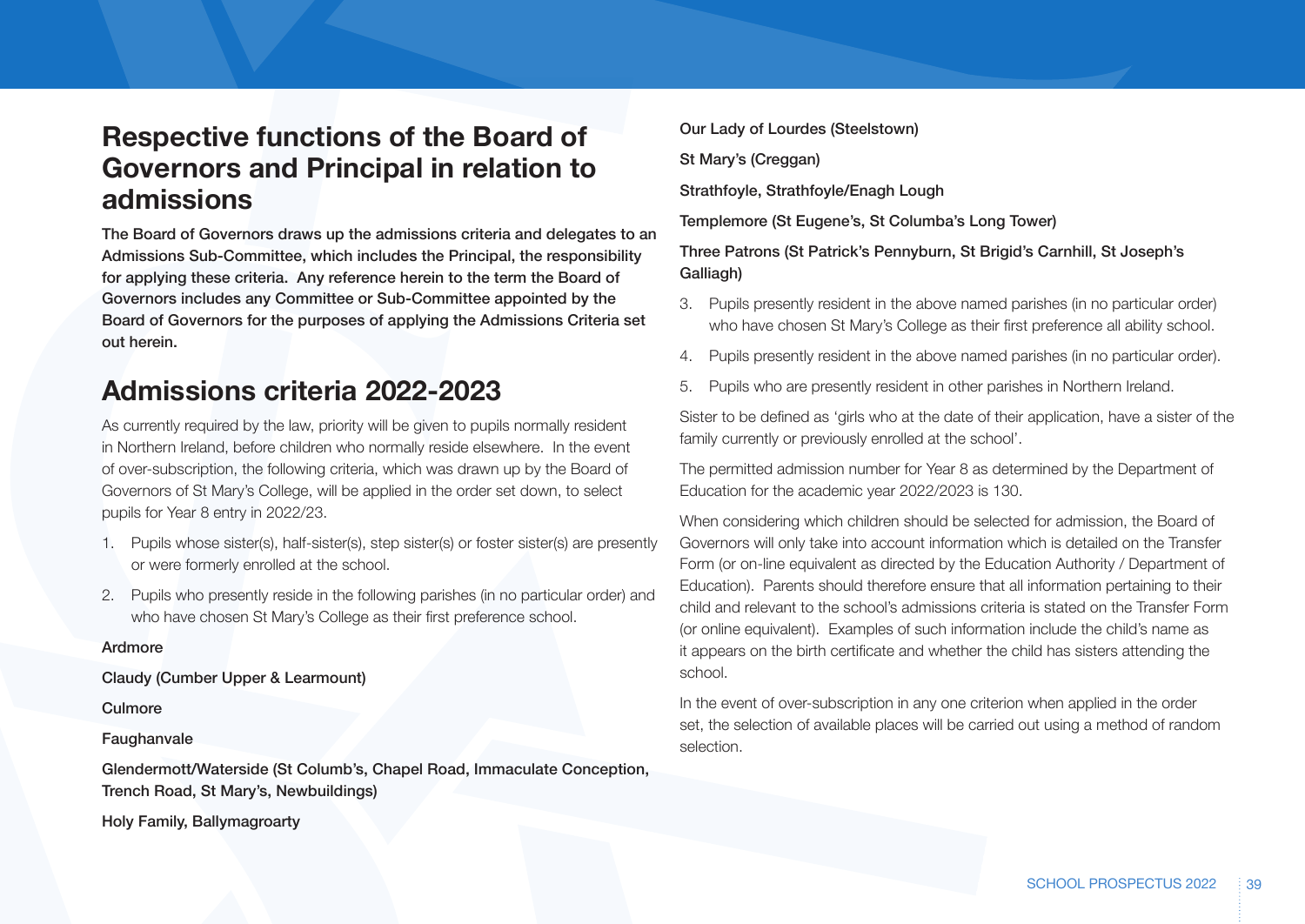The following random selection process will be applied in the event of over subscription in any of the criteria listed based on the initial letter of the pupil's surname as stated on her long birth certificate in the order set out below.

## MC D V MAC M Y Q U Z E L F S A X O' K T O H B I N G P J W R C

### The order was determined by a random selection of the letters of the alphabet witnessed by Board of Governors.

In the event of surnames beginning with the same initial letter, the subsequent letters of the surnames will be used in alphabetical order. In the event of 2 identical surnames, the alphabetical order of the initials of the forename will be used. In the event of forenames beginning with the same initial letter, the subsequent letters of the forename will be used in alphabetical order. In the event of identical surnames and forename, the initial of the second forename will be used. If any of these applicants do not have a second forename, they will be placed ahead of those with a second forename. If applicants have identical surnames and forenames they will be placed in rank order of eldest child by date of birth as stated on their birth certificate and admitted in this order.

If, after this process, any applicants still tie for a final place, the place(s) will be allocated by random computerised selection.

The Board of Governors reserves the right to require such supplementary evidence as it may determine to support or verify information on any application/transfer form. All applicants should note that all information within an application that qualifies a child for admission will be verified before the child is admitted to the College. The provision of false or incorrect information or the failure to provide verifying documents within the deadlines set may result in the withdrawal of a place or the inability of the College to offer a place. Original verification documents are required.

To enable the Board of Governors to verify the applicant's address the following documents, in their original form, must be supplied within the timeframe set by St Mary's College following a provisional offer of a place. In on-line applications please follow the requirements as set out in the online guidance provided; electronic copies of the required documentation will suffice.

- 1. To verify the applicants name and date of birth:
	- the long version of the applicant's birth certificate.
- 2. To verify the applicant's address any **two** of the following:
	- A current letter awarding Child Benefit, Tax credit or Universal credits in respect of the applicant or another letter relating to this benefit.
	- The applicant's Medical Card showing the applicant's current normal place of residence.
	- A current bank, post office, Credit Union or Building Society statement which shows the address at which the applicant is resident.
	- A current utility bill (e.g. electricity, gas, television licence, telephone) which shows the address at which the applicant is resident.

Please note that other documents equally capable of verifying your information, or other equally capable means of verification, will be considered at the discretion of the Board of Governors. If, therefore, you are unable to provide the specific documents listed above, please contact St Mary's College to establish how you can verify your application.

Your provision of these documents is essential if we are to offer your child a place at St Mary's College. By law, St Mary's College's Board of Governors has a duty to verify the important information within your child's application in order to ensure that it has applied its admissions criteria correctly and that the admissions process is accurate and fair. The provision of false or incorrect information or the failure to provide information within the deadlines set by post-primary schools can result in